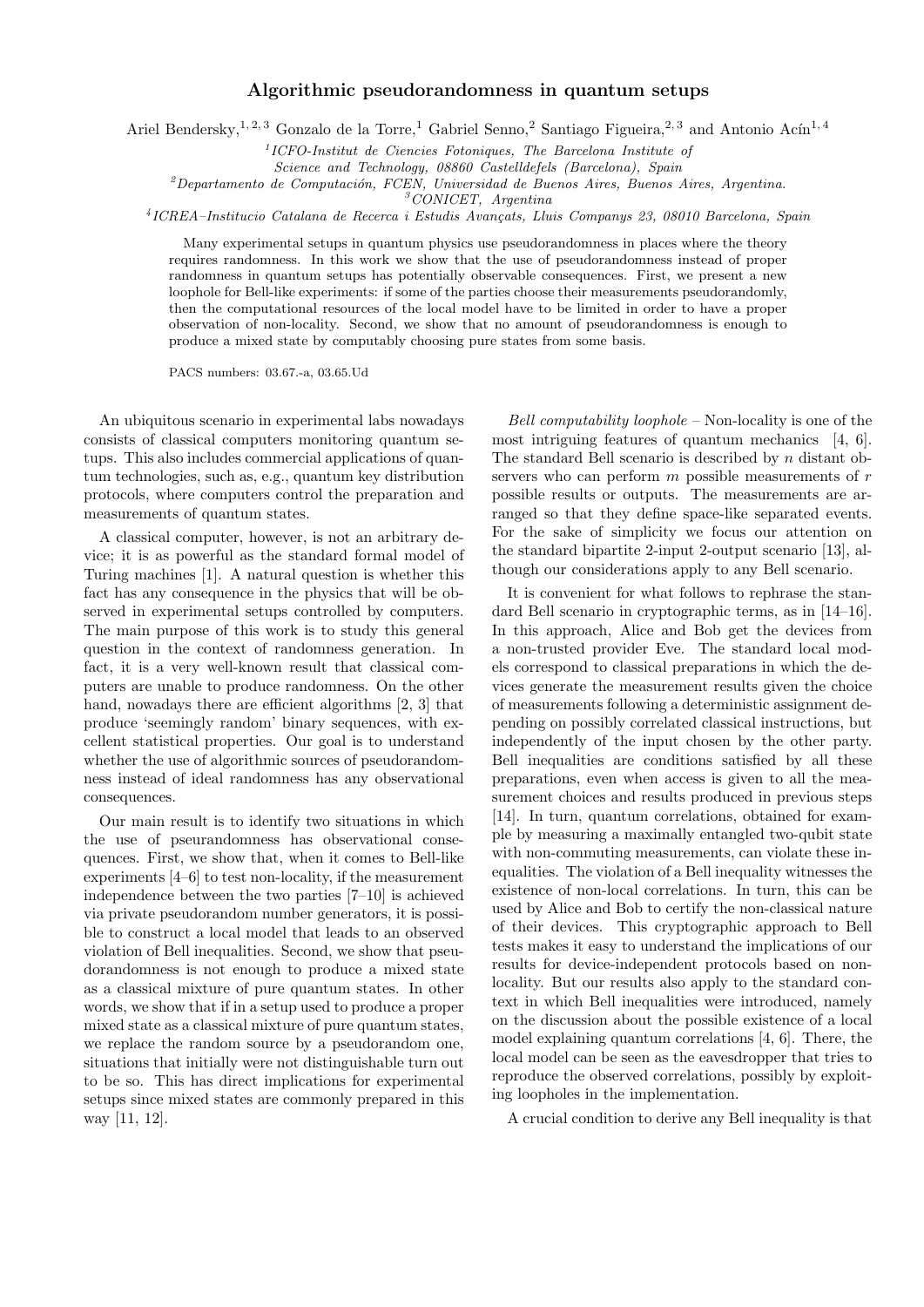the measurement choices by Alice and Bob are random, in the sense of not being predictable by Eve, or the local model, at the moment of preparing the devices. In fact, if this condition is not met and the eavesdropper knows the measurement choices in advance, she can prepare by classical means any form of correlations between Alice and Bob, in particular not bounded by any Bell inequality. In what follows, we consider the scenario in which pseudorandomness is used to choose the measurement settings in a Bell test. We show that if at least one of the parties chooses the measurements following an algorithm, this gives rise to a new loophole, which we call the *computability loophole*, even under the assumption that that the algorithm is independent of the boxes Eve prepares, and all she knows about the algorithm is an upper bound on its run-time. For this loophole to apply, the boxes prepared by Eve have to communicate the inputs used in the previous rounds [14–16], as shown in Fig. 1. The main intuition is that if Eve, or more precisely the devices she prepared, is able at some point to learn the algorithm generating the inputs, she could use this information to produce a fake Bell violation.



FIG. 1: Scheme for the Bell inequality computability loophole. After each round i, Alice's box receives Bob's last choice of measurement  $y_i$ . Using all previous choices of inputs for both parties, Alice's box makes a prediction for what the inputs of the next round will be by using the presented algorithm.

Let us assume that one party, say Alice without loss of generality, uses an algorithm to choose her inputs. In formal terms, this means that there is a computable function  $f_A : \mathbb{N} \to \{0,1\}$  such that  $f_A(i)$  tells Alice to press the left  $(0)$  or the right  $(1)$  button at the *i*-th round.

It is clear that if Eve knows (any algorithm for)  $f_A$ , her task becomes trivial. Hence, we assume  $f_A$  is unknown to Eve when she prepared the boxes. Eve does not know either which party is using the function  $f_A$  to choose the inputs. However, we will assume the following further hypothesis: Eve knows *some* computable function  $t$  which upper bounds the running time needed to compute  $f_A$ . For instance, Eve knows that  $f_A$  is computable in, say, time  $O(t(n))$ , for  $t(n) = 2^{2^n}$  —though the algorithm that Alice is actually running may take, say,  $O(n^2)$ .

Knowing this time bound  $t$  will allow Eve to program a computing device in one of the boxes, say Alice's, which will be able to *predict*  $f_A$  after finitely many rounds. This means that Alice's box will have an effective procedure that, after having seen  $f_A(0), f_A(1), \ldots, f_A(k)$  for large enough k, will allow it to correctly guess  $f_A(k+1)$ ,  $f_A(k+1)$ 2).... The existence of such k will be guaranteed by construction; however Alice's device will not be able to tell when this k has arrived.

The idea behind this is a standard result from computer science: algorithms whose running time is upper bounded by some computable function  $t$  can be enumerated in a computable fashion (see the Supplemental Material [17]). Using such an enumeration, Alice's device will pick at every round  $k$  the first algorithm whose output coincides with  $f_A(0), \ldots, f_A(k-1)$  and use it to predict  $f_A(k)$ . Since, by assumption, the algorithm used by Alice will be eventually enumerated, choosing in this way, Eve is guaranteed to converge, after finitely many rounds, to an algorithm for  $f_A$  (maybe not the same as Alice's) and hence, start correctly guessing Alice's inputs. See Fig. 2 for a schematic description of the guessing protocol and the Supplemental Material [17] for the formalization.



FIG. 2: Suppose  $\{s_i\}_{i\in\mathbb{N}}$  is a (computable) enumeration of the algorithms which run in  $O(t)$  time. After seeing  $f(0) = 1$ ,  $f(1) = 0$  and  $f(2) = 1$ , the guess for  $f(3)$  will be done with the first algorithm whose outputs match those values (in the  $\alpha$ example,  $s_6$ .)

At this point, we can further clarify the need to assume a bound on the complexity of  $f_A$ . As we saw, the loophole is based on the ability to program a predictor (in the sense described above) for functions belonging to a given class. It is a basic result in computability theory that the class of all computable functions is not predictable [18]. We could have chosen other ways to restrict the class of functions, but computational resources seemed to be rather natural.

Despite being necessary for the protocol, one can justify the time complexity assumption on the following grounds:

1. it is natural to require that the time Alice and Bob take to choose their measurements on each round is bounded, and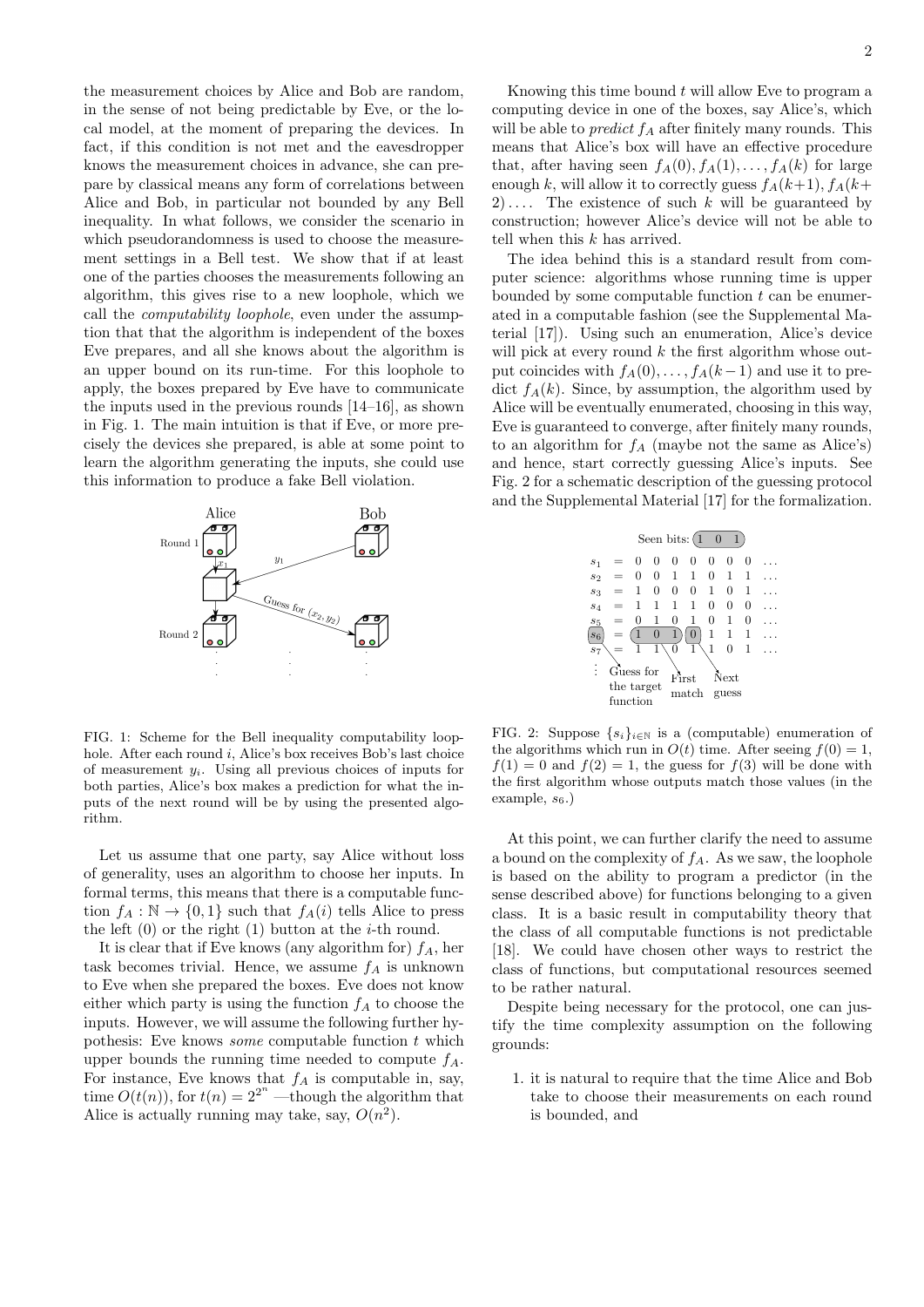2. the number of computational steps per second that a physical system of mass  $m$  can perform is upper bounded by  $2(mc^2)/\pi\hbar$  [19].

These two facts imply that the number of computational steps that Alice's and Bob's algorithms can take on each round  $n$  is bounded by a constant and hence, their computational complexity is, at most, linear in  $n$ (and, so, exponential in  $|n|$ , the size of n).

Eve is able to prepare both boxes so as to fake a Bell inequality violation. To see how, notice that any nosignaling bipartite probability distribution, local or not, can always be written as

$$
P(a,b|x,y) = \int p(\lambda)\delta^a_{f(x,\lambda)}\delta^b_{g(y,x,\lambda)}d\lambda
$$
  
= 
$$
\int p'(\lambda)\delta^b_{f'(y,\lambda)}\delta^a_{g'(x,y,\lambda)}d\lambda
$$

where again functions  $f, f', g, g'$  are deterministic functions. This means that, given that Eve learns either Alice's input  $x$  or Bob's input  $y$ , she can prepare deterministic (local) boxes to simulate any probability distribution and hence fake any Bell violation.

Regarding the complexity of Eve's protocol, there are two measures that one can study. First, there is the number T of time steps that it takes Alice's box to make a guess: if Eve assumes an upper bound of  $t(n)$  for the running time of Alice's algorithm, then  $T = O(t(n) \cdot \log(t(n)))$ (for  $t(n)$  time constructible, see [20, §1.3]). Second, there is the number  $M$  of mistakes that Alice's box will make before starting to guess correctly. Using the halving algorithm of Barzdin and Freivalds (see [21, Thm. 6]), the learning process can be carried out in such a way that  $M \leq O(\max(l, \log(c)))$ , where l is the length of Alice's algorithm and c is such that it runs in time  $c \cdot t(n)$ .

This means that Eve will not require too many rounds, in terms of  $l$  and  $c$ , to fake non-locality. That is, if we look at the distribution generated in the first  $n$  rounds, the fraction of inputs-outputs that will not serve Eve's purpose of faking a non-local distribution is upper bounded by  $M/n$ , which vanishes with increasing n. So, if Alice wants to make this number of rounds large, then she either has to use a very long program or an enormous time constant.

It is relevant to place these considerations in the context of recent "loophole-free" Bell experiments [22–24]. In all these experiments the choice of measurements was performed using the fast quantum random-number generator of [25]. Thus, assuming the validity of quantum physics, these experiments are free from the computability loophole introduced here. However, one may argue that it is rather undesirable, and even circular, to depend on the validity of a non-local theory, such as quantum physics, to test non-locality. The use of random numbers of quantum origin is better justified in deviceindependent protocols based on non-locality, as the validity of quantum physics is assumed for many of them.

Pseudorandom mixtures – Our second result concerns preparations of mixtures of quantum states using pseudorandomness. Let us consider the following game: Alice has access to a computer in an unknown configuration and with unbounded memory that is running a presumably very convoluted unknown algorithm to generate a pseudorandom sequence of bits. Alice encodes the generated bits into quantum states, either on the single qubit eigenstates of  $\sigma_z$ ,  $\{|0\rangle, |1\rangle\}$ , or the eigenstates of  $\sigma_x$ ,  $|\pm\rangle = \frac{1}{\sqrt{2}}$  $\frac{1}{2}$  (|0)  $\pm$  |1)). The choice of basis is made by Alice at the beginning of the protocol and kept fixed. The resulting qubit states are sent to Bob as seen in Fig. 3. Bob's goal is to guess the basis used by Alice to encode the sequence.

Alice's algorithm is completely unknown. Hence, after having seen only finitely many qubits, Bob has no a priori reason to favor any of the two alternatives for the next qubit. Bob could be tempted to assign uniform probability to these events and thus characterize the situation with the maximally mixed state  $\rho = \frac{I}{2}$ , consequently giving undistinguishable situations for the  $\sigma_z$  and  $\sigma_x$  preparations. This is in fact what the theory predicts if the preparation is properly random.

In the following, however, we show that the fact that the preparation procedure was performed in a computable way leaves a trace which allows to distinguish both situations in finite time and with arbitrarily high success probability. This implies that characterizing Bob's lack of knowledge about the state of the systems coming out of the box with  $\rho = \frac{I}{2}$  is incorrect. It is worth mentioning that having a computer mixing the state does not imply that the sequence used to prepare the state is periodic. In fact, there exist computable sequences which not only avoid periodicity but also have good randomness properties; we can mention, for instance, Borel normal sequences or *polynomial-time random* sequences [3].



FIG. 3: Alice uses a computer to choose between  $|0\rangle$  and  $|1\rangle$  (or  $|+\rangle$  and  $|-\rangle$ ), keeping the basis fixed all through the experiment. To distinguish both possible preparations, Bob measures alternatively  $\sigma_x$  and  $\sigma_z$  and feeds the resulting sequences to a computer executing Algorithm 1.

The measurement strategy allowing Bob to make a correct guess works as follows. Bob measures every qubit that comes out of the black box on an odd position in the basis of eigenstates of  $\sigma_z$  and every qubit that comes out on an even position in the basis of eigenstates of  $\sigma_x$  yield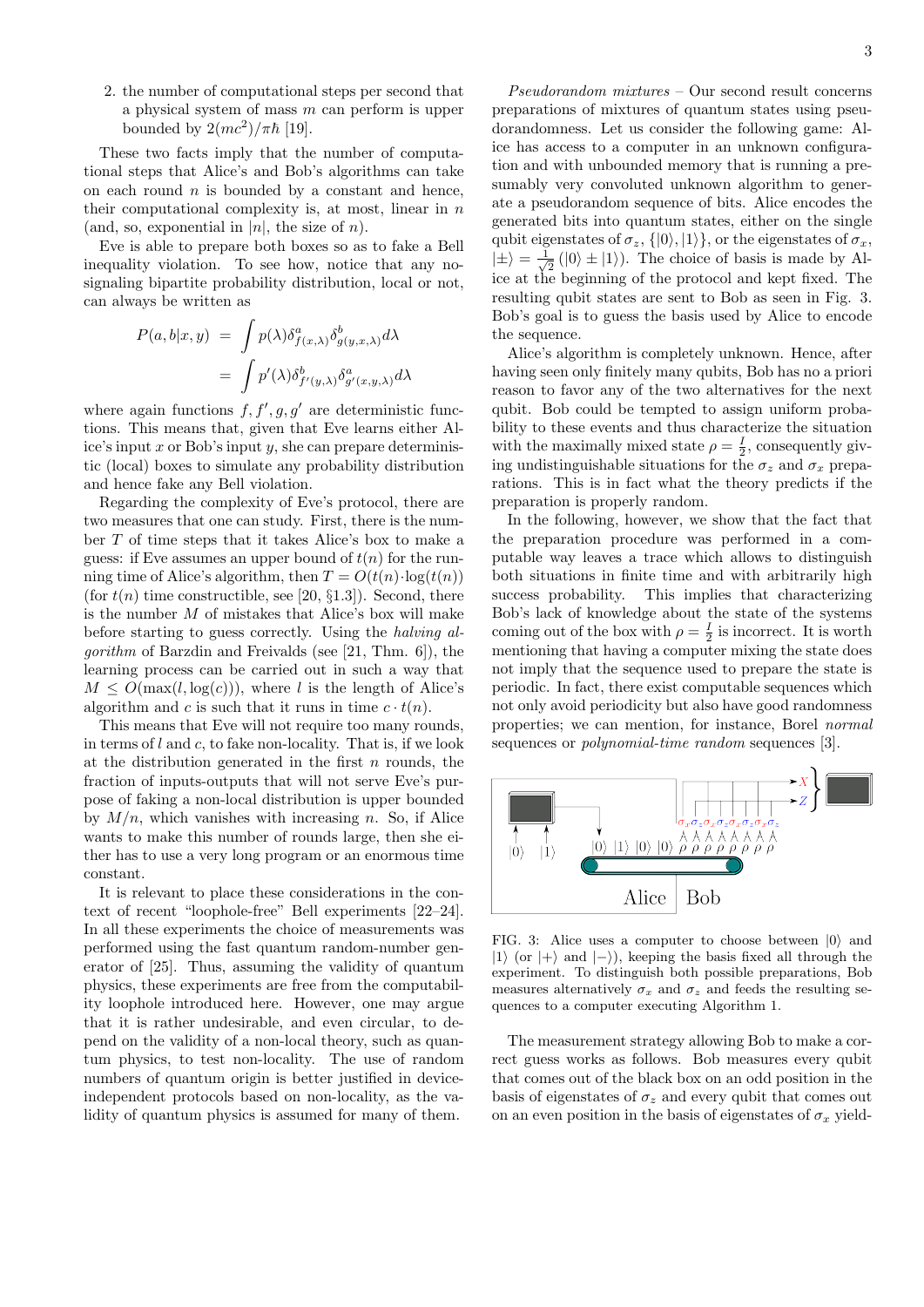ing two binary sequences of measurement results Z and  $X$  respectively, as can be seen in Fig. 3. The one corresponding to the choice of measurement that matches the preparation basis is computable, and the other one corresponds to a fair coin tossing, according to quantum mechanics. Therefore we need an algorithm that given two sequences, one being computable and one arising from a fair coin tossing, is able to tell us which is which in finite time and with an arbitrarily high probability of success. Contrary to the previous situation, our result is to show that this algorithm exists.

To distinguish which of the two sequences is computable we borrow some tools from the theory of algorithmic randomness [26–28]. Roughly, an infinite binary sequence is random in an algorithmic sense, if it lacks any regularity. Randomness tests, also called Martin- $L\ddot{o}f$  tests, are defined to detect some specific regularity. Therefore a sequence is algorithmically random if it fails every possible Martin-Löf test. This 'detection' of nonrandom sequences should be computably approximable, with incrementing levels of accuracy or significance. At level  $m$  of significance, a given test  $V$  describes a set of possible prefixes of sequences that don't look random (namely, a set  $V_m$ ). As we move on with the level of significance m, each test rules out more sequences leaving in the limit a null measure set of non-random sequences. The algorithmically random sequences are those ruled out by every possible Martin-Löf test.

Formally, a Martin-Löf test (ML test) is a sequence  $(V_m)_{m\in\mathbb{N}}$  of sets of binary strings with two properties:

- 1. *Effectiveness*. There is a program that given  $m$  and i, produces the *i*-th string of  $V_m$  (notice that in general there are infinitely many strings in  $V_m$ ). It is not possible to computably determine if a string is not in  $V_m$ , but we can computably enumerate all strings that are in.
- 2. Null class. If A is a set of binary strings, then [A] is defined as the set of infinite sequences with prefixes in A. If  $\lambda$  is the uniform measure on the space of infinite binary sequences, each ML test  $(V_m)_{m \in \mathbb{N}}$ should satisfy  $\lambda[V_m] \leq 2^{-m}$ .

Let  $Y$  be an infinite sequence.  $Y$  is ML random if no test  $(V_m)_{m \in \mathbb{N}}$  can capture Y in all its levels of accuracy, that is if for no test  $(V_m)_{m \in \mathbb{N}}$  we have  $Y \in \bigcap_m [V_m]$ . Informally, if  $Y \in [V_m]$  then we reject the hypothesis that Y is random with significance level  $2^{-m}$ .

Let  $Y \restriction n$  denote the prefix of length n of the sequence Y. Observe that if  $Y \in [\{\sigma_1, \sigma_2, \dots\}]$  then for large enough  $n$  we have that all the infinite sequences extending  $Y \restriction n$  belong to  $[\{\sigma_1, \ldots, \sigma_n\}]$ . This last expresion can be seen as the n-th approximation of  $[\{\sigma_1, \sigma_2, \dots\}].$  Hence if  $Y \in \bigcap_m [V_m]$ , then for every m there is n such that any extension of  $Y \restriction n$  is included in the *n*-th approximation of  $[V_m]$ .

It is well known that there is an universal ML test  $(U_m)_{m\in\mathbb{N}}$  such that Y is ML random iff  $Y \notin \bigcap_m [U_m]$ . Since  $\lambda \bigcap_m [U_m] = 0$ , the set of ML random sequences has measure 1. In other words, the output of a fair coin tossing forms a ML random sequence with probability 1. On the other hand, the universal test  $(U_m)_{m\in\mathbb{N}}$  detects any effective pattern. In particular any computable sequence fails it.

We return to the protocol that Bob follows to distinguish the computable sequence from the random (coin tossing) one: given a significance level  $2^{-m}$ , he starts enumerating all the stings in  $U_m = {\sigma_1, \sigma_2, \dots}$  until he finds some *n* such that for  $Y = X$  or  $Y = Z$  we have that all extensions of  $Y \restriction n$  belong to  $\{\{\sigma_1, \ldots, \sigma_n\}\}.$ 

Since either  $X$  or  $Z$  is computable, the last condition has to be satisfied for sufficiently large  $n$ . If the above condition was first satisfied by  $Y = X$ , he claims that  $X$  is the computable sequence and that Y is the random one; if the above condition was first satisfied by  $Y = Z$ he claims he claims that  $Z$  is the computable sequence and that  $X$  is the random one. This decision is wrong when the random sequence was captured by  $[V_m]$  before the computable one was (of course, for some  $m' > m$ the random sequence would be out of  $[V_{m'}]$ ). Hence, the probability of making this error is at most the probability for the coin tossing sequence to be inside  $[V_m]$ , and this is at most  $2^{-m}$ .

Observe that in the above protocol there is nothing special with one of the sequences being computable. All that matters is that one of the sequences is not ML random. To study the effect of noise on the previous algorithm we considered a simple noise model described by a flip probability  $1/2$  in the observed symbols. This means that Bob does not receive the computable sequence  $Y$ , but a sequence  $Y \times N$ , where the xor is taken bitwise and  $N$ , the noise sequence, is an infinite sequence such that the limit relative frequency of the symbol 0 is strictly greater than the expected value, i.e.

$$
\limsup_{n} \frac{\#\{i \mid N(i) = 1\}}{n} < 1/2.
$$

This means an error ratio of strictly less than 1/2. It can be shown that  $N$  is not ML random, and that if  $Y$  is computable then  $Y \text{xor } N$  is also not ML random. Now, Bob can apply the same protocol as above to distinguish Y xor  $N$ , which is not ML random, from the one coming from the coin tossing.

The existence of the described distinguishing protocol proves that, if one uses a pseudorandom source instead of a random one to produce a classical mixture of pure states described by  $\rho$ , the resulting situation cannot be described by the same state  $\rho$ . On the down side, and although the specifics depend on the particular implementation of the universal test, the procedure is far from being efficient. However, for practical demonstrations, it is not difficult to see that by restricting Alice's class of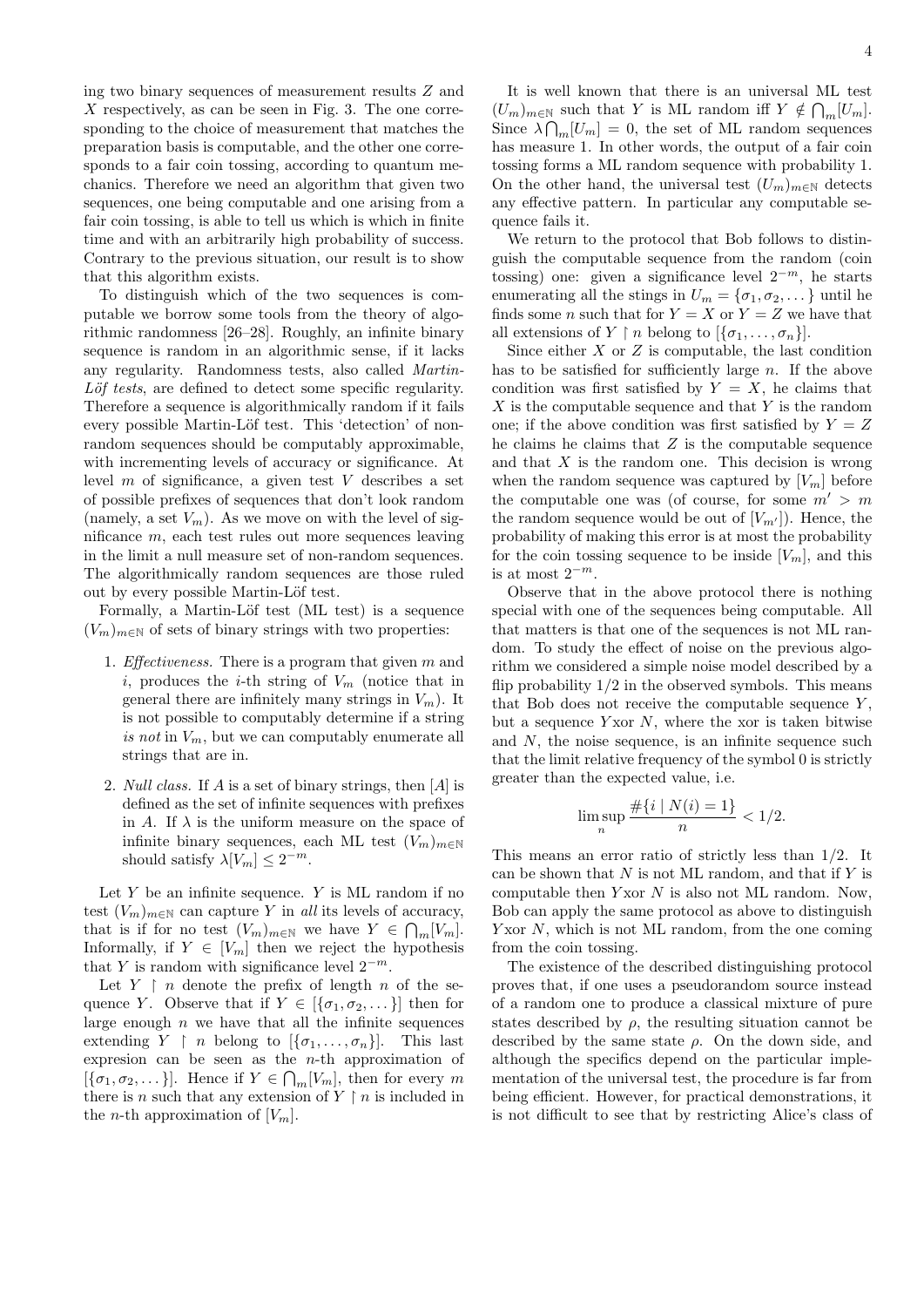algorithms, one can design efficient specific tests for Bob in the same spirit as the given above.

 $Discussion - In this work we presented two cones$ quences of replacing randomness with pseudorandomness in quantum theory. First, we showed that if either Alice or Bob choose the inputs for a Bell experiment in a computable way, an eavesdropper preparing deterministic devices can make them believe they have non-local boxes, thus creating a loophole. For the loophole to apply, the boxes should communicate between rounds and adapt accordingly, as for instance studied in the context of the memory loophole [15, 16]. There is no way of preventing this form of communication, unless some assumptions regarding the shielding of the devices are enforced, or by imposing that all the measurements in the Bell test by one of the parties are space-like separated from those by the other party.

Second, we showed that if Alice uses a computer to prepare a seemingly proper mixture of  $|0\rangle$  and  $|1\rangle$  or a seemingly proper mixture of  $|+\rangle$  and  $|-\rangle$ , Bob can distinguish both situations with arbitrarily high probability and without any access to Alice's algorithm. Our algorithm, although impractical, fulfils its purpose of showing that both preparations are indeed distinguishable. Our results imply that it is incorrect to model Bob's lack of knowledge in this scenario with independent copies of the maximally mixed state. They apply to, for instance, the mixed states experimentally produced using a classical random number generator [11, 12].

Acknowledgements – The authors gratefully acknowledge the comments and suggestions of anonymous reviewers that highly improved the presentation and results of this paper. This work is supported by the ERC CoG QITBOX, the AXA Chair in Quantum Information Science, the John Templeton Foundation, the Argentinian UBA (UBACyT 20020110100025), ANPCyT (PICT-2011-0365), the Laboratoire International Associée INFINIS, the Generalitat de Catalunya (SGR 875) and Spanish MINECO (Severo Ochoa Grant SEV-2015- 0522 and FOQUS FIS2013-46768-P). GdlT acknowledges support from Spanish FPI grant (FIS2010-14830).

- [1] P. Odifreddi. Classical recursion theory, volume 2 of Studies in logic and the foundations of mathematics. Elsevier, 1999.
- [2] M. Matsumoto and T. Nishimura. Mersenne twister: a 623-dimensionally equidistributed uniform pseudorandom number generator. ACM Transactions on Modeling and Computer Simulation (TOMACS), 8:3–30, 1998
- [3] S. Figueira and A. Nies. Feasible analysis, randomness and base invariance. Theory of Computing Systems, 56(3): 439-464 ,2015.
- [4] A. Einstein, B. Podolsky, and N. Rosen. Can quantummechanical description of physical reality be considered complete? Phys. Rev., 47:777–780, 1935.
- [5] N. Bohr. Can quantum-mechanical description of physical reality be considered complete? Phys. Rev., 48:696– 702, 1935.
- [6] J. Bell. On the Einstein Podolsky Rosen paradox. Physics, 1:195–200, 1964.
- [7] J. Conway and Simon Kochen. The free will theorem. Foundations of Physics, 36(10):1441-1473, 2006.
- [8] D. E. Koh, M. J. W. Hall, Setiawan, J. E. Pope, C. Marletto, A. Kay, V. Scarani, and A. Ekert. The effects of reduced "free will" on Bell-based randomness expansion. Phys. Rev. Lett. 109:160404, Oct 2012.
- [9] Michael J. W. Hall. Local deterministic model of singlet state correlations based on relaxing measurement independence. Phys. Rev. Lett., 105(25):250404–, Dec 2010.
- [10] J. Barrett and N. Gisin. How much measurement independence is needed in order to demonstrate nonlocality? Phys. Rev. Lett., 106:100406, March 2011.
- [11] E. Amselem and M. Bourennane. Experimental fourqubit bound entanglement. Nature Physics, 5(10):748– 752, 2009.
- [12] J. Lavoie, R. Kaltenbaek, M. Piani, and K. J. Resch. Experimental bound entanglement in a four-photon state. Phys. Rev. Lett., 105:130501, Sep 2010.
- [13] J. F. Clauser, M. A. Horne, A. Shimony, and R. A. Holt. Proposed experiment to test local hidden-variable theories. Phys. Rev. Lett., 23(15):880–884, Oct 1969.
- [14] J. Barrett, D. Collins, L. Hardy, A. Kent, and S. Popescu. Quantum nonlocality, Bell inequalities, and the memory loophole. Phys. Rev. A, 66:042111, Oct 2002.
- [15] S. Pironio, A. Acín, S. Massar, A. B. de La Giroday, D. N Matsukevich, P. Maunz, S. Olmschenk, D. Hayes, L. Luo, T. A. Manning, et al. Random numbers certified by Bell's theorem. Nature, 464(7291):1021–1024, 2010.
- [16] S. Pironio and S. Massar. Security of practical private randomness generation. Phys. Rev. A, 87:012336, Jan 2013.
- [17] See Supplemental Material at [URL will be inserted by publisher] for the technical details of the protocols.
- [18] E Mark Gold. Language identification in the limit. Information and control, 10(5):447–474, 1967.
- [19] S. Lloyd. Ultimate physical limits to computation Nature, 406(6799):1047–1054, 2000.
- [20] S. A. Boaz Barak. Computational complexity: a modern approach. Cambridge University Press, 2009.
- [21] T. Zeugmann and S. Zilles. Learning recursive functions: A survey. Theoretical Computer Science, 397(3):4–56, 2008.
- [22] B. Hensen et al.. Loophole-free Bell inequality violation using electron spins separated by 1.3 kilometres. Nature, 526:682–686, 2015.
- [23] M. Giustina et al.. Significant-Loophole-Free Test of Bell?s Theorem with Entangled Photons. Phys. Rev. Lett., 115:250401 (2016).
- [24] L. K. Shalm et al.. Strong Loophole-Free Test of Local Realism. Phys. Rev. Lett., 115:250402 (2016).
- [25] C. Abellán et al.. Generation of Fresh and Pure Random Numbers for Loophole-Free Bell Tests. Phys. Rev. Lett., 115:250403 (2016).
- [26] A. Nies. Computability and Randomness, volume 51 of Oxford Logic Guides. Oxford University Press, 2009.
- [27] R. Downey and D. Hirschfeldt. Algorithmic Randomness and Complexity. Theory and Applications of Computability Series. Springer, 2010.
- [28] M. Li and P. Vitanyi. An Introduction to Kolmogorov